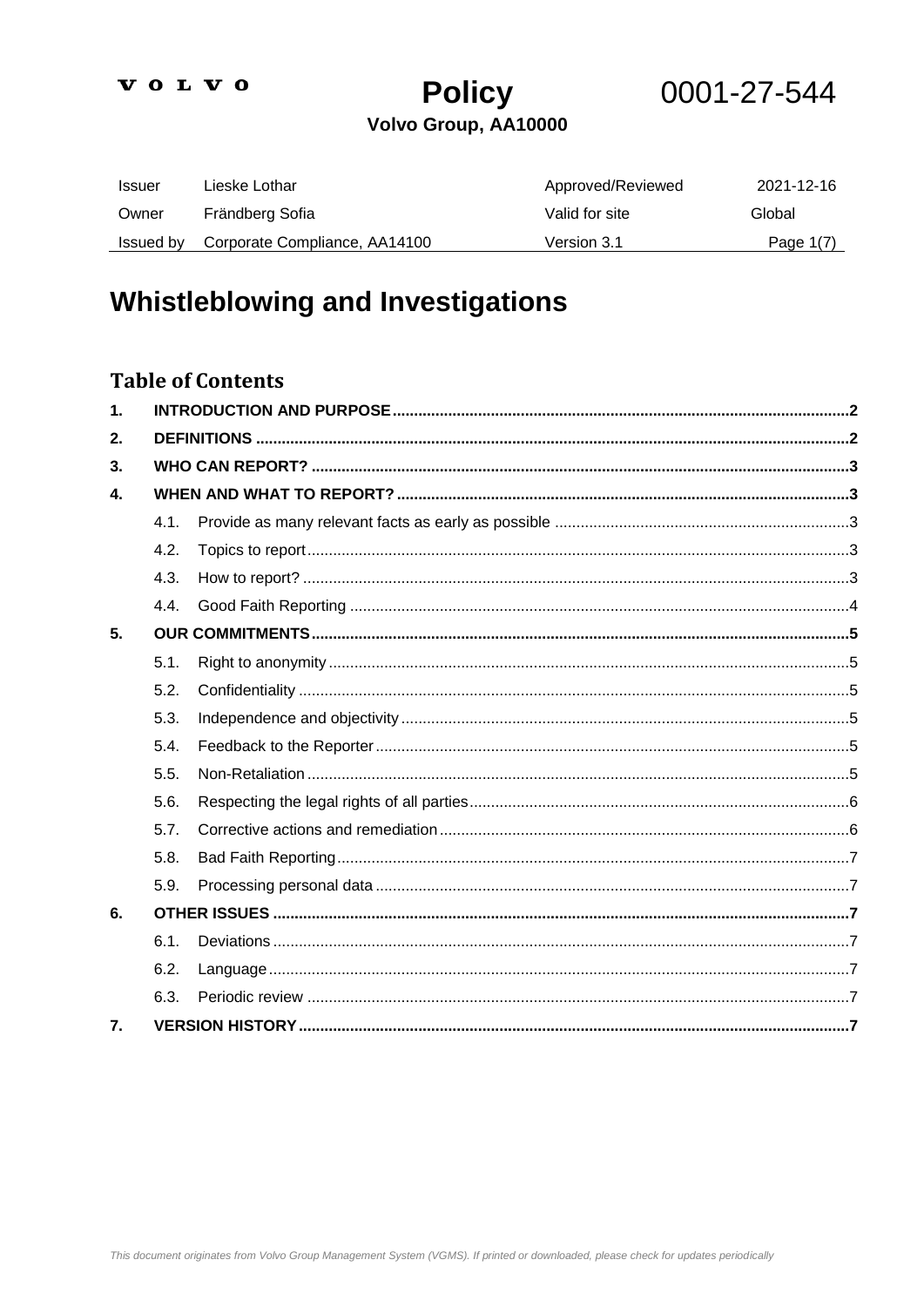**Policy**

# 0001-27-544

Volvo Group, AA10000

Whistleblowing and Investigations **Version 3.1** Page 2(7)

### <span id="page-1-0"></span>**1. Introduction and Purpose**

In Volvo Group, we believe that a vivid speak-up culture is a crucial element for the company's success, can help to uncover misconduct, and prevent violations of the law.

In this Policy, we describe who can report a concern, what kind of concerns should be reported, and how concerns should be reported. We also aim to foster a solid speak-up culture by committing to whistleblower protection, non-retaliation, and objective, impartial and timely Follow-up.

We take each concern seriously and will do a case-by-case assessment.

### <span id="page-1-1"></span>**2. Definitions**

| <b>Term</b>             | <b>Definition</b>                                                                                                                                                                                                                                                                      |
|-------------------------|----------------------------------------------------------------------------------------------------------------------------------------------------------------------------------------------------------------------------------------------------------------------------------------|
| Employee                | any officer, director, or employee of Volvo Group                                                                                                                                                                                                                                      |
| Feedback                | communication to the Reporter with information on the actions<br>envisaged or taken as Follow-up                                                                                                                                                                                       |
| Follow-up               | any action taken by the recipient of a Report to assess the accuracy<br>of the allegations made in the Report, and where relevant, to<br>address the breach reported, including actions such as internal<br>enquiry, investigation, outcome management and closure of the<br>procedure |
| <b>Person Concerned</b> | a natural or legal person who is referred to in the Report as a<br>person related to the concern                                                                                                                                                                                       |
| Report                  | the oral or written communication about actual or suspected<br>infringements of the Volvo Group Code of Conduct, applicable local<br>or international laws and regulations                                                                                                             |
| Reporter                | a natural person reporting a concern (may also be referred to as a<br>"Whistleblower")                                                                                                                                                                                                 |
| Retaliation             | any direct or indirect act or omission which occurs in a work-related<br>context that is prompted by internal reporting, and which causes<br>unjustified detriment to the Reporter and / or any participants in the<br>Follow-up                                                       |
| Volvo Group or Volvo    | all companies where AB Volvo directly or indirectly holds the<br>majority ownership or is in managerial control                                                                                                                                                                        |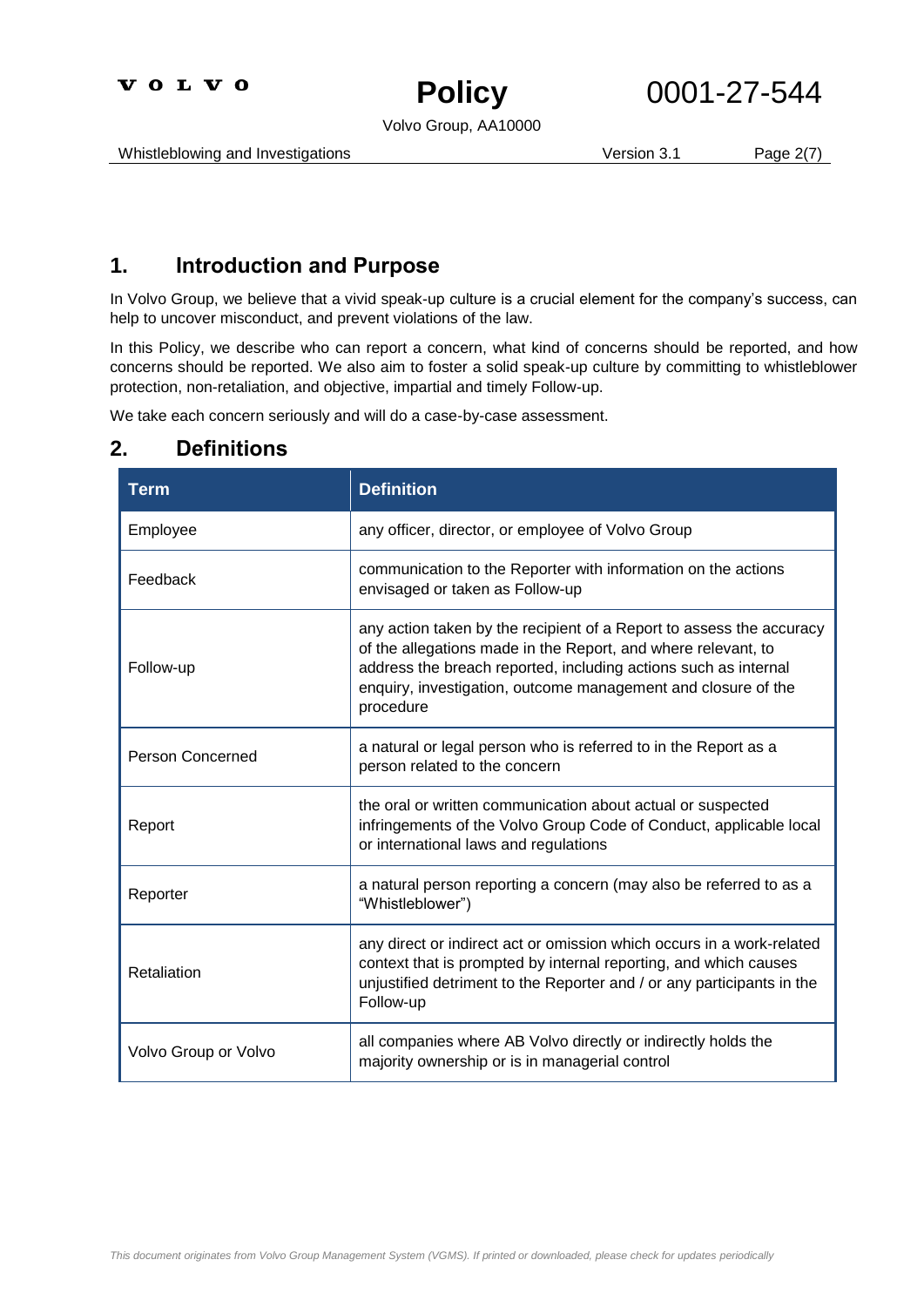

Volvo Group, AA10000

Whistleblowing and Investigations **Version 3.1** Page 3(7)

### <span id="page-2-0"></span>**3. Who can report?**

Volvo Group encourages speaking up and the use of our whistleblowing channels in a broad way. We expect our Employees to report and act upon suspected misconduct in an appropriate way. In certain situations, and depending on the jurisdiction, Employees may have a legal duty to report misconduct.

We also invite external third parties such as business partners, customers, suppliers, dealers, consultants, former or potential employees, or anyone else who is concerned with Volvo Group's business to report their concerns.

### <span id="page-2-1"></span>**4. When and what to report?**

#### <span id="page-2-2"></span>**4.1. Provide as many relevant facts as early as possible**

We want to learn about concerns as early as possible since it is our goal to identify, stop, and prevent misconduct.

This means you should not wait to file a Report until you are certain that a violation has occurred. In addition, you do not need to investigate a matter on your own to collect evidence before submitting a Report. Please share your observations, facts and insights that triggered your suspicion with us. Please include as many details as possible. We will make sure that our expert resources follow up on your concern in a professional manner.

When submitting a report in writing, please respect applicable laws around protection of personal data in relation to all persons involved. This means you should only include in your Report the minimum personal data/ personal information necessary for us to understand the circumstances around your concern.

#### <span id="page-2-3"></span>**4.2. Topics to report**

Volvo Group wants to identify, stop, and prevent violations of the law, our internal policies and regulations and other unethical behavior, including the following:

- Violations of local or international law, especially corruption, bribery, fraud, violations of anti-trust or competition law, export control and trade sanctions, money laundering and terrorist financing, financial statement fraud, smuggling of drugs, black market dealings and production/sales of counterfeit products, insider dealing, or unpermitted use of intellectual property by the Volvo Group or a related third party;
- Human rights violations such as signs of modern slavery, child labor, human trafficking, forced, bonded or compulsory labor related to Volvo Group operations or a Volvo Group business partner;
- Non-compliance with safety and environmental compliance requirements, such as hazards regarding health, safety (including product safety) and security at the workplace, hazardous waste spills, discharges, or other environmental concerns;
- Non-compliance with Volvo Group internal policies or procedures, or misuse of company assets, such as non-disclosed conflicts of interest, theft or misuse of company inventory, cash, equipment, supplies, or other assets, unauthorized disclosure of confidential information;
- Non-compliance with fair workplace principles or labor law including discrimination based on gender, gender identity, or expression, age, nationality, race, ethnicity, skin color, or cultural background, religion or beliefs, disability, genetics, or health information, including pregnancy, sexual orientation, or union affiliation, or harassment and threats, such as power and sexual harassment.

#### <span id="page-2-4"></span>**4.3. How to report?**

As an internal Reporter, you have several possibilities.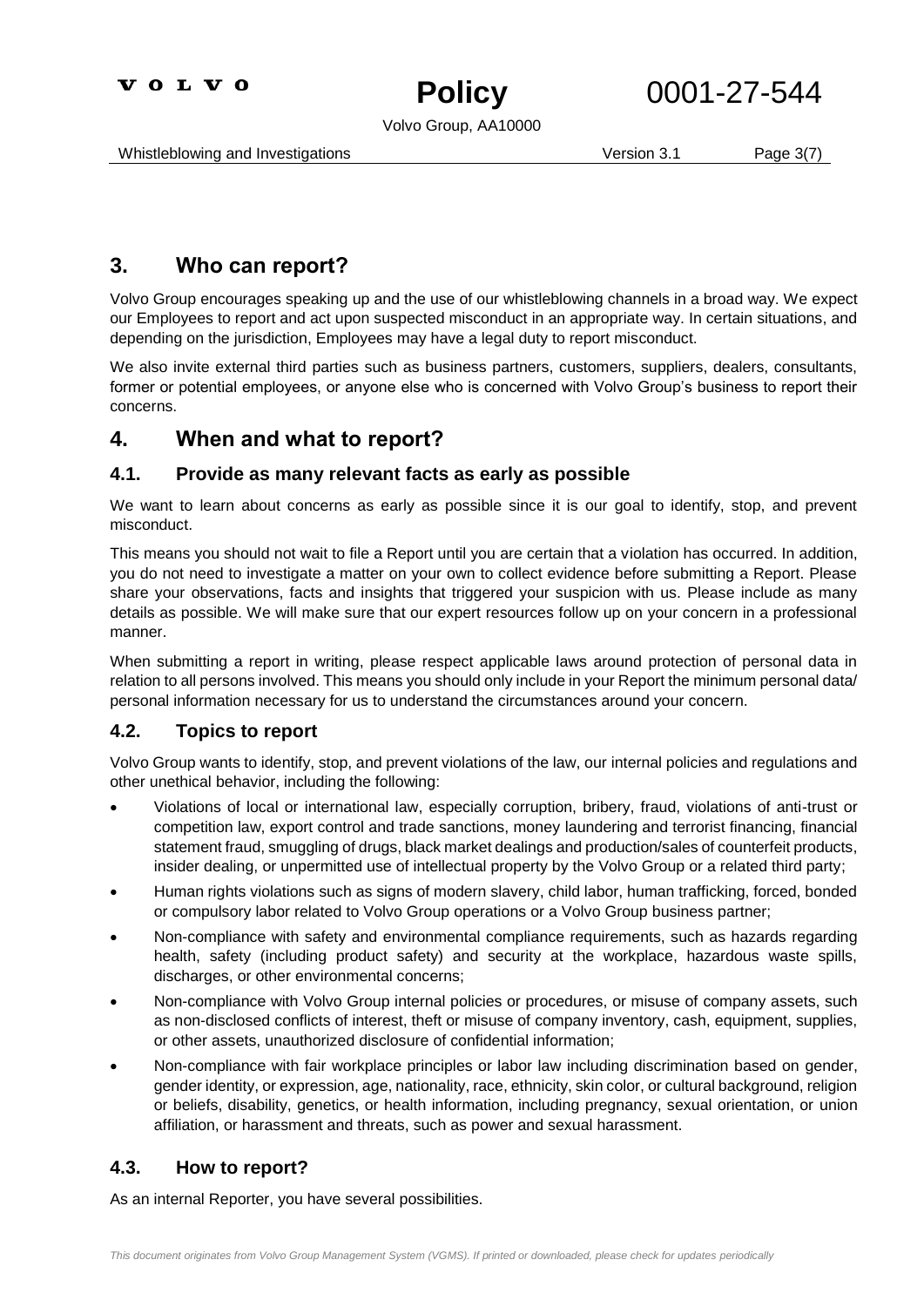



Volvo Group, AA10000

Whistleblowing and Investigations **Version 3.1** Page 4(7)

We expect that all our managers are open to receiving and handling concerns professionally. Our top preference, therefore, is that you should initially raise any concern you may have directly with your manager, your manager's manager or your Legal, Compliance, HR, Finance or Security representative or a designated management representative of your employer. It is up to you how you approach them, whether you will report during a meeting (physical or on-line), write an e-mail, letter, or give them a call. In locations where designated physical or e-mail whistle box is available, you can use that as well.

If you do not feel comfortable with these reporting options, or if you believe your Report was not handled to your satisfaction or may trigger Retaliation, we encourage you to report your concern to the Volvo Group's Whistleblowing and Global Investigation Team through the "Volvo Group Whistle" (www.volvogroup.com under "About Us" or on Violin under "About Volvo Group").

Using the Volvo Group Whistle is the best option if you want to stay anonymous.

You can also reach Volvo Group's Whistleblowing and Global Investigation Team via email at [thewhistle@volvo.com](mailto:thewhistle@volvo.com) or by writing a letter to:

> Chief Compliance Officer AB Volvo Department AA14100, VGHQ6C SE-405 08 Gothenburg Sweden

If you are not a Volvo Group Employee and you would like to express your concern, please use Volvo Group Whistle or contact Volvo Group's Whistleblowing and Global Investigation Team as indicated above.

Please note that, in certain countries, you may not be permitted to report certain types of concerns through certain reporting channels. In such an instance, we may not be able to process your report and may recommend other reporting channels.

#### <span id="page-3-0"></span>**4.4. Good Faith Reporting**

Please report with honesty and in good faith. This means your Report should be based on facts and observations that you believe are true, and where you are not certain about your facts or observations, we request that you highlight your doubts and concerns in your Report.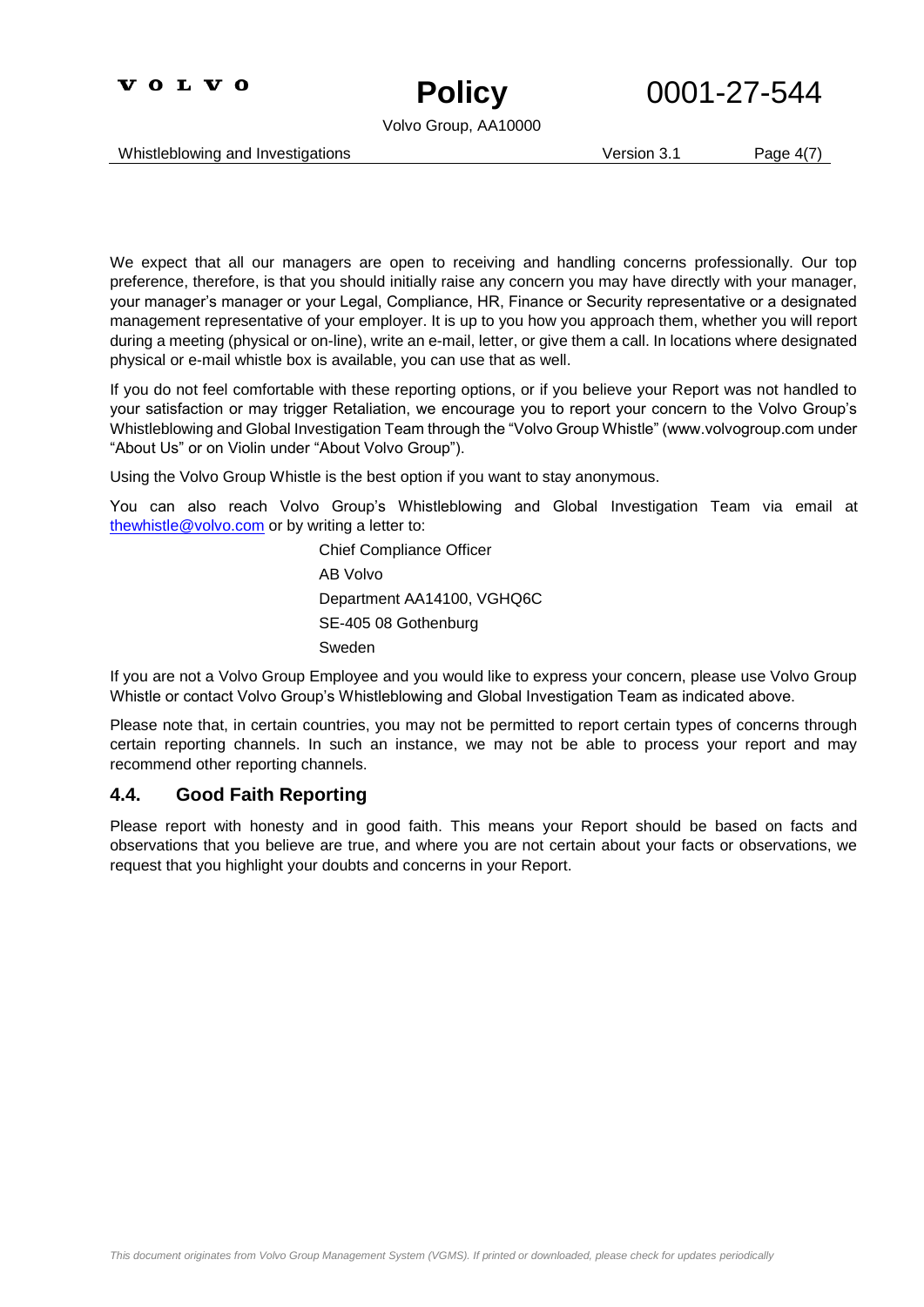

Volvo Group, AA10000

### <span id="page-4-0"></span>**5. Our Commitments**

#### <span id="page-4-1"></span>**5.1. Right to anonymity**

While we strongly encourage whistleblowers to identify themselves, we accept anonymous Reports and treat them with the same level of care and diligence as we would handle other Reports.

When a person submits a Report via our Volvo Group Whistle, we will be able to exchange information with the Reporter and provide Feedback, even if the Report was filed anonymously (more information can be found on the Volvo Group Whistle Website).

In some jurisdictions, we may not be able to accept any or certain types of anonymous Reports due to legal restrictions.

#### <span id="page-4-2"></span>**5.2. Confidentiality**

We manage all incoming Reports as highly confidential and only share information on a need-to-know basis and under the application of the necessity principle. This means we will only share the information from your Report with persons involved in the Follow-up process to the extent required.

We will not disclose the identity of a Reporter to anyone beyond those authorized to handle reports without first obtaining the explicit consent of the Reporter. This also applies to the Reporter's contact details or any other information from which the identity of the Reporter could be directly or indirectly deduced.

In the context of law enforcement activities, legal or administrative proceedings, Volvo Group may be legally required to disclose to law enforcement or judicial authorities the case information, the identity of the Reporter, Persons Concerned or witnesses. We will inform the Reporter before their identity is disclosed, to the extent such information is permitted by law and will not jeopardize the related investigations or judicial proceedings.

#### <span id="page-4-3"></span>**5.3. Independence and objectivity**

We are committed to manage all Follow-up activities in a fair, impartial, and objective manner with respect for all person(s) involved, including the Reporter, Person(s) Concerned and any other, e.g., witnesses. This also means that in the Follow-up activities we will not involve persons who may have a personal conflict of interest in the reported matter.

#### <span id="page-4-4"></span>**5.4. Feedback to the Reporter**

When a Reporter reports a concern through one of the Volvo Group's designated reporting channels, we will provide the Reporter with confirmation of receipt not later than 7 days after the Report has been received. The form of such confirmation can be either oral or in writing.

Under our ordinary procedures, we will provide the Reporter with an update regarding the status of the Report within 3 months after the confirmation of receipt.

When the investigation is closed, we will inform the Reporter about the outcome of the investigation. Such information will typically be limited to high-level information, taking care to protect the privacy rights of affected individuals pursuant to our confidentiality obligations.

The above does not apply when it is unknown whom to provide the Feedback to.

#### <span id="page-4-5"></span>**5.5. Non-Retaliation**

We do not tolerate any form of Retaliation, including threats and attempts of Retaliation against any Reporter or any other participant in the Follow-up acting in a good faith.

This holds true regardless of the outcome of the investigation, i.e., whether the concern reported by the Reporter was substantiated or not.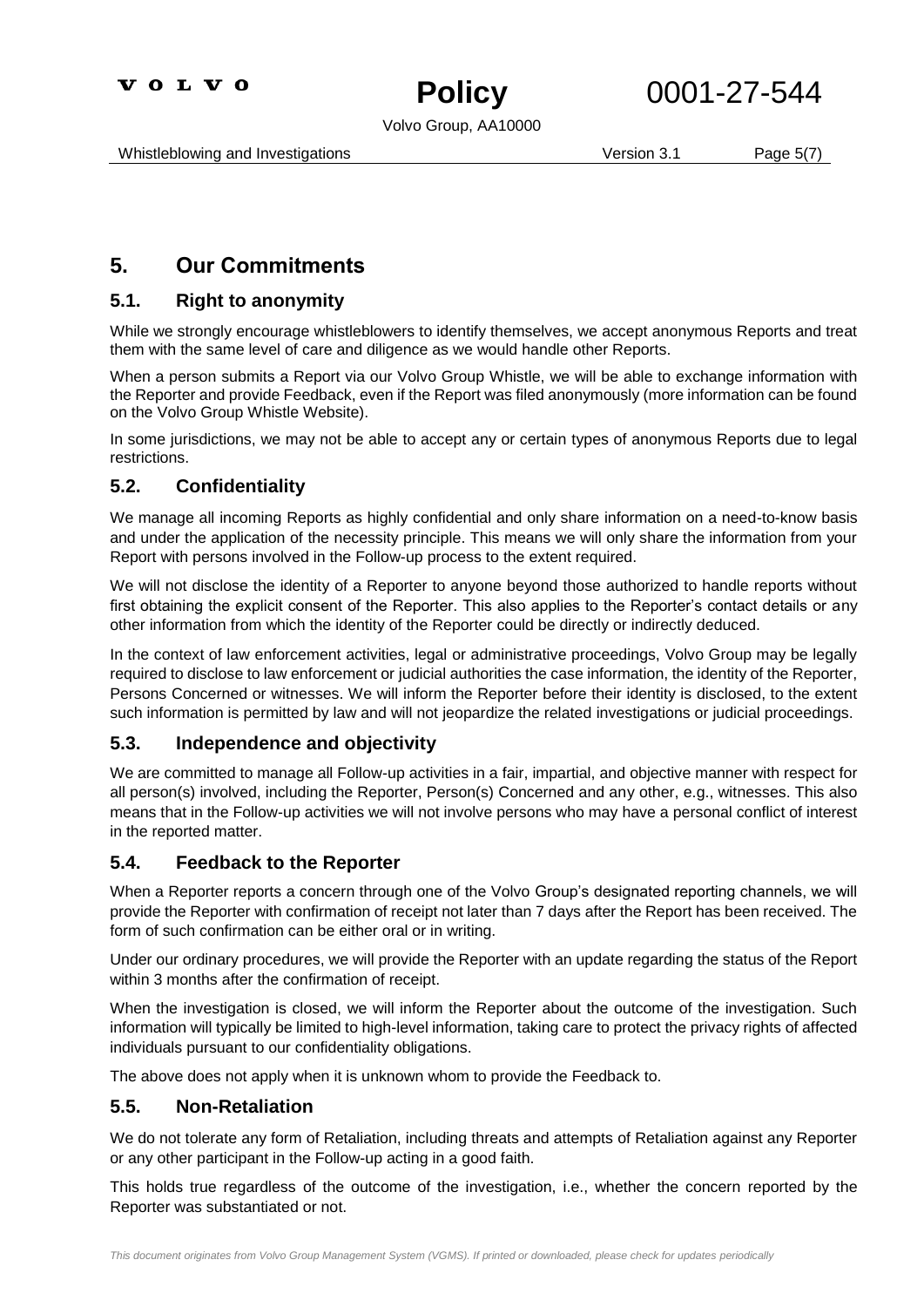



Volvo Group, AA10000

Whistleblowing and Investigations **Version 3.1** Page 6(7)

The Non-Retaliation principle applies to anonymous and non-anonymous Reporter as well as those whose identity becomes known during the Follow-up (including investigation).

To enforce our Non-Retaliation commitment, we will assess whether an action had detrimental effects for a Reporter or any other participant in the Follow-up. If that is the case, we will further assess if there is justification demonstrating that the action was not linked in any way to the reporting or participation in the Follow-up. In the absence of such justification, we will take reasonable corrective action within the limits of the law. This may include disciplinary action up to and including dismissal of the retaliating person.

Beyond more obvious forms of Retaliation, such as discrimination, harassment or intimidation, the following actions are also examples for actions with detrimental effects:

- Disciplinary measures such as suspension, dismissal or similar;
- Demotion or withholding of promotion;
- Transfer of duties, change of location or place of work, change in working hours;
- Wage or bonus reduction;
- Withholding of training;
- An unfair negative performance assessment or employment reference;
- Failure to convert a temporary employment contract into a permanent one, where the Employee had legitimate expectations that he or she would be offered permanent employment;
- Failure to renew, or early termination of a temporary employment contract;
- Early termination or cancellation of a contract for goods or services.

We encourage a person experiencing Retaliation as a consequence for reporting a concern in good faith or participating in a Follow-up to file a separate Report to Whistleblowing and Global Investigations Team at Group Compliance of AB Volvo as indicated in "How to report" section describing the situation in detail to allow for an impartial investigation.

#### <span id="page-5-0"></span>**5.6. Respecting the legal rights of all parties**

In Follow-up activities, we consider the legal rights of the Reporter as well as the Person(s) Concerned, any witnesses or other individuals named in the Report.

The Person(s) Concerned will be invited to give their view of the facts regarding the concern, at a moment that such notification will not jeopardize Follow-up activities and to the extent this notification does not jeopardize the Reporter's anonymity. If during a Follow-up it becomes apparent that the concern is without grounds, those handling the Report will consider whether informing the Person(s) Concerned about the allegations may negatively influence their well-being or increase the risk of Retaliation.

#### <span id="page-5-1"></span>**5.7. Corrective actions and remediation**

We will take adequate corrective action(s), if during the Follow-up a need for such action(s) is identified. This holds true regardless of the outcome of the investigation.

Examples of corrective actions can be internal controls and process improvements, training, feedback and coaching, organizational change, various forms of disciplinary actions, or legal proceedings.

In instances of negative human rights impacts, we aim to provide for or cooperate in the remediation where our activities have caused or contributed to negative impacts on human rights and seek to play a role in the remediation where we are directly linked to in our operations, products, services, or business relationships.